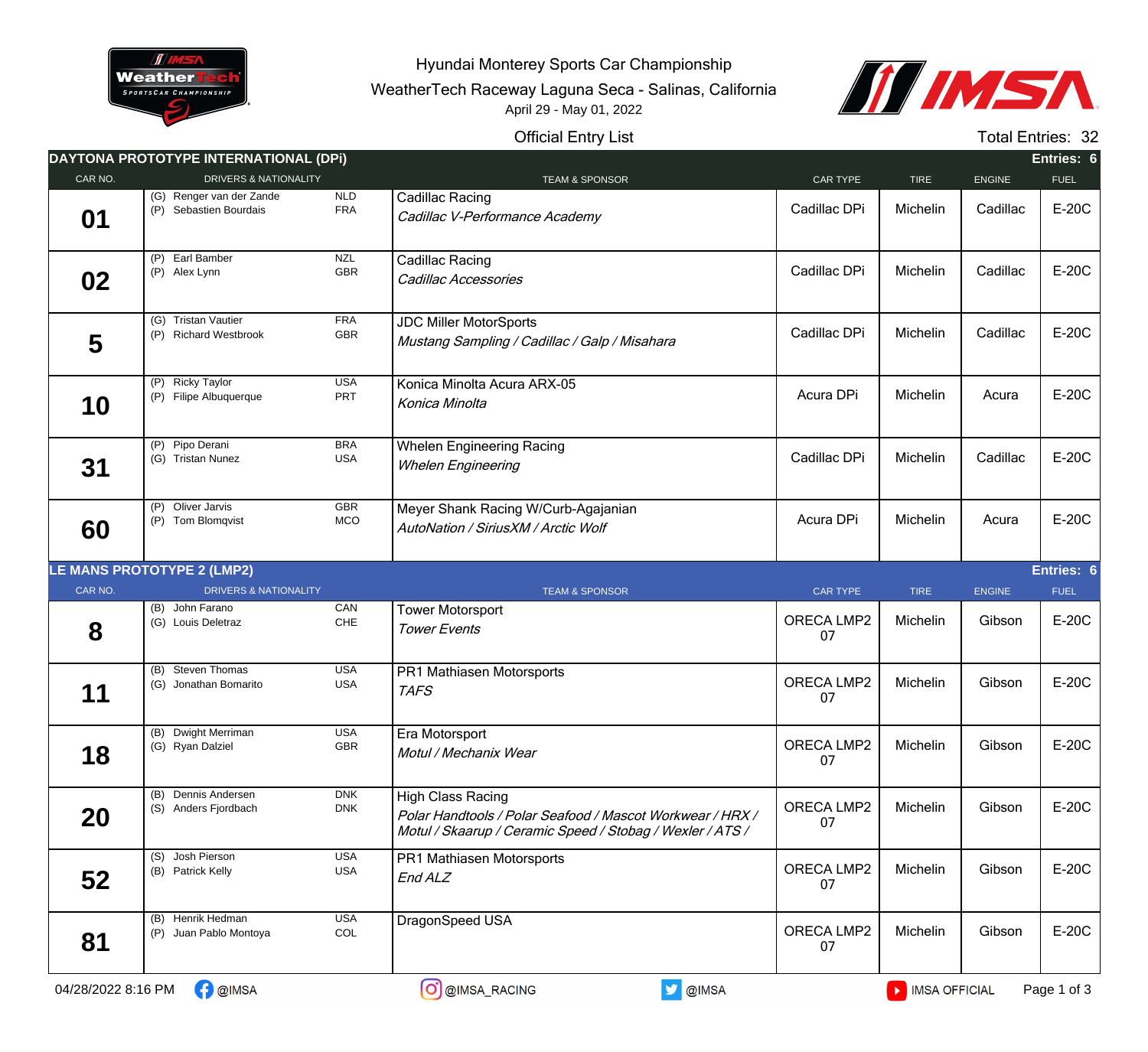|                         | <b>GT DAYTONA PRO (GTD PRO)</b>             |                          |                                                                                  |                                    |             |                         | Entries: 6  |
|-------------------------|---------------------------------------------|--------------------------|----------------------------------------------------------------------------------|------------------------------------|-------------|-------------------------|-------------|
| CAR NO.                 | <b>DRIVERS &amp; NATIONALITY</b>            |                          | <b>TEAM &amp; SPONSOR</b>                                                        | <b>CAR TYPE</b>                    | <b>TIRE</b> | <b>ENGINE</b>           | <b>FUEL</b> |
| $\mathbf 3$             | (P) Antonio Garcia<br>(P) Jordan Taylor     | <b>ESP</b><br><b>USA</b> | <b>Corvette Racing</b>                                                           | Corvette C8.R<br><b>GTD</b>        | Michelin    | Chevrolet               | $E-10$      |
| 9                       | (G) Matt Campbell<br>(G) Mathieu Jaminet    | AUS<br><b>FRA</b>        | <b>Pfaff Motorsports</b><br>Driveway / Motul / Pfaff Porsche                     | Porsche 911<br>GT3R                | Michelin    | Porsche                 | $E-10$      |
| 14                      | (G) Jack Hawksworth<br>(P) Ben Barnicoat    | <b>GBR</b><br><b>GBR</b> | VasserSullivan                                                                   | Lexus RC F<br>GT <sub>3</sub>      | Michelin    | Lexus                   | $E-10$      |
| 23                      | (G) Ross Gunn<br>(G) Alex Riberas           | <b>GBR</b><br><b>ESP</b> | <b>Heart of Racing Team</b>                                                      | <b>Aston Martin</b><br>Vantage GT3 | Michelin    | Aston Martin            | $E-10$      |
| 25                      | (G) Connor De Phillippi<br>(P) John Edwards | <b>USA</b><br><b>USA</b> | <b>BMW M Team RLL</b><br><b>BMW of North America / Motul</b>                     | <b>BMW M4 GT3</b>                  | Michelin    | <b>BMW</b>              | $E-10$      |
| 79                      | (S) Cooper MacNeil<br>(P) Daniel Juncadella | <b>USA</b><br><b>ESP</b> | <b>WeatherTech Racing</b>                                                        | Mercedes-AMG<br>GT <sub>3</sub>    | Michelin    | Mercedes-<br><b>AMG</b> | $E-10$      |
| <b>GT DAYTONA (GTD)</b> |                                             |                          |                                                                                  |                                    |             |                         | Entries: 14 |
| CAR NO.                 | <b>DRIVERS &amp; NATIONALITY</b>            |                          | <b>TEAM &amp; SPONSOR</b>                                                        | <b>CAR TYPE</b>                    | <b>TIRE</b> | <b>ENGINE</b>           | <b>FUEL</b> |
| 1                       | (G) Bryan Sellers<br>(S) Madison Snow       | <b>USA</b><br><b>USA</b> | Paul Miller Racing<br>TOTAL Lubricants / UIS and Paul Miller Auto Group          | <b>BMW M4 GT3</b>                  | Michelin    | <b>BMW</b>              | $E-10$      |
| 12                      | (S) Frankie Montecalvo<br>(G) Aaron Telitz  | <b>USA</b><br><b>USA</b> | VasserSullivan                                                                   | Lexus RCF<br>GT <sub>3</sub>       | Michelin    | Lexus                   | $E-10$      |
| 16                      | (B) Ryan Hardwick<br>(G) Jan Heylen         | <b>USA</b><br><b>BEL</b> | <b>Wright Motorsports</b><br>1st Phorm / Mountain Motorsports / Una Vida Tequila | Porsche 911<br>GT3R                | Michelin    | Porsche                 | $E-10$      |
| 27                      | (S) Roman De Angelis<br>(P) Maxime Martin   | CAN<br><b>BEL</b>        | <b>Heart of Racing Team</b>                                                      | <b>Aston Martin</b><br>Vantage GT3 | Michelin    | Aston Martin            | $E-10$      |
| 28                      | (S) Michael de Quesada<br>(S) Daniel Morad  | <b>USA</b><br>CAN        | Alegra Motorsports<br>Navisec Cyber Security / GT Motorcars                      | Mercedes-AMG<br>GT <sub>3</sub>    | Michelin    | Mercedes-<br>AMG        | $E-10$      |
| 32                      | (P) Dirk Mueller<br>(S) Stevan McAleer      | DEU<br><b>GBR</b>        | <b>Team Korthoff Motorsports</b><br><b>Herb Korthoff</b>                         | Mercedes-AMG<br>GT <sub>3</sub>    | Michelin    | Mercedes-<br>AMG        | $E-10$      |
| 34                      | (B) Kyle Washington<br>(B) James Sofronas   | <b>USA</b><br><b>USA</b> | <b>GMG Racing</b><br>Eboost / BN3TH / Centr / Seaspan / Troy Lee Designs         | Porsche 911<br>GT3R                | Michelin    | Porsche                 | $E-10$      |